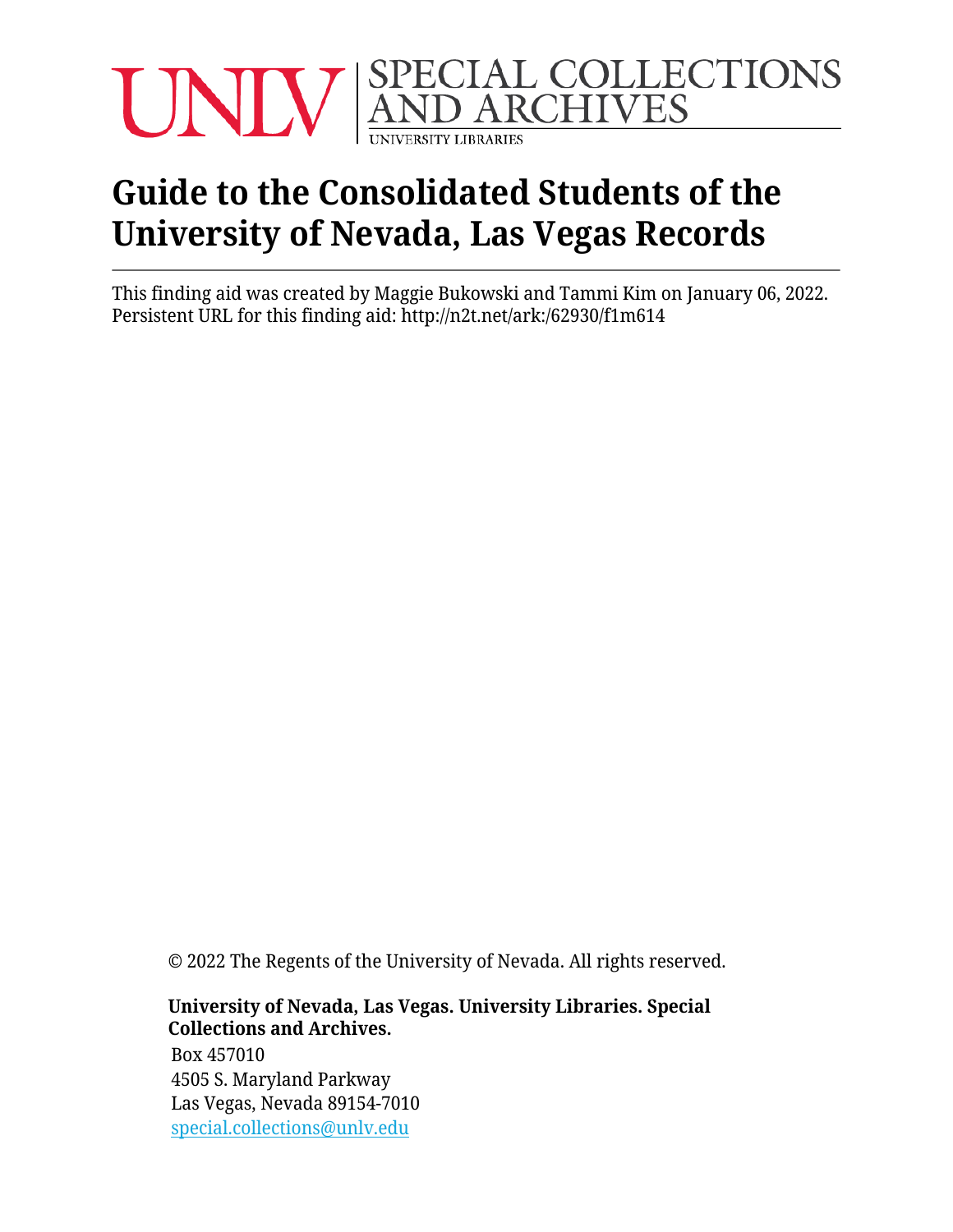## <span id="page-1-0"></span>**Table of Contents**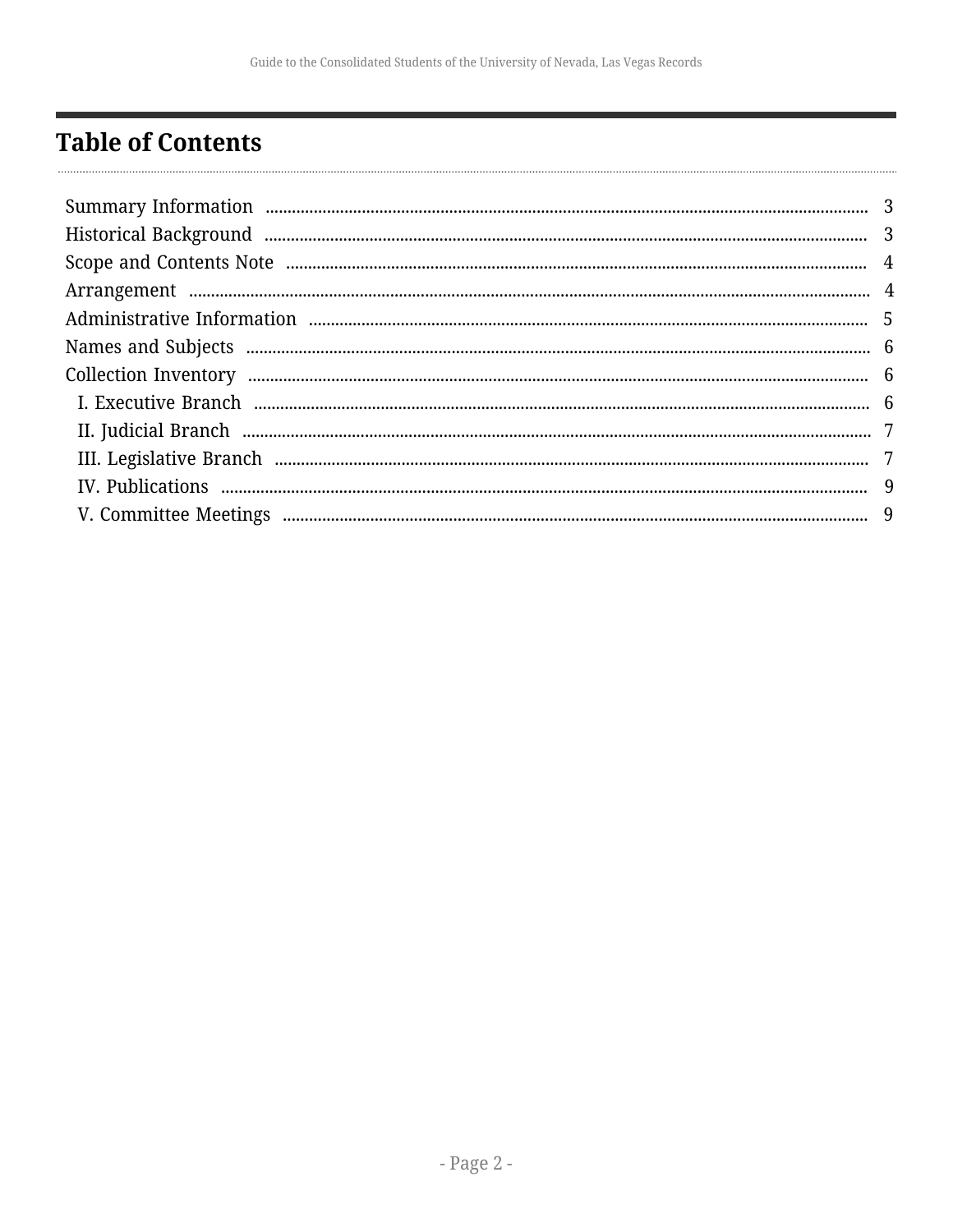### <span id="page-2-0"></span>**Summary Information**

| <b>Repository:</b>                  | University of Nevada, Las Vegas. University Libraries. Special<br><b>Collections and Archives.</b>                                                                                                                                                                                                                                                                                                                                                                                                                        |
|-------------------------------------|---------------------------------------------------------------------------------------------------------------------------------------------------------------------------------------------------------------------------------------------------------------------------------------------------------------------------------------------------------------------------------------------------------------------------------------------------------------------------------------------------------------------------|
| <b>Creator:</b>                     | Consolidated Students of the University of Nevada, Las Vegas                                                                                                                                                                                                                                                                                                                                                                                                                                                              |
| Title:                              | Consolidated Students of the University of Nevada, Las Vegas<br>Records                                                                                                                                                                                                                                                                                                                                                                                                                                                   |
| ID:                                 | UA-00029                                                                                                                                                                                                                                                                                                                                                                                                                                                                                                                  |
| Date [inclusive]:                   | 1965 to 2019                                                                                                                                                                                                                                                                                                                                                                                                                                                                                                              |
| <b>Physical</b><br>Description:     | 22.55 Cubic Feet (42 boxes and 1 flat file)                                                                                                                                                                                                                                                                                                                                                                                                                                                                               |
| <b>Physical</b><br>Description:     | 22.89 Linear Feet                                                                                                                                                                                                                                                                                                                                                                                                                                                                                                         |
| <b>Physical</b><br>Description:     | 2,388 Digital Files (11.090 GB) 3GA, 3GP, ART, BMP, CSV, DOC,<br>DOCX, GDOC, GIF, GSLIDES, HTML, JPEG, M4A, MP3, MP4, PDF,<br>PDF/A, PNG, PPTX, PSD, PUB, RTF, WAV, WMA, WK4, WPD, XLS,<br>XLSX, ZIP                                                                                                                                                                                                                                                                                                                      |
| Language of the<br><b>Material:</b> | English                                                                                                                                                                                                                                                                                                                                                                                                                                                                                                                   |
| Abstract:                           | The Consolidated Students of the University of Nevada, Las<br>Vegas Records are comprised of meeting minutes, agendas,<br>publications, funding and planning documents, and memoranda<br>created by the Consolidated Students of the University of Nevada,<br>Las Vegas (CSUN) from 1965 to 2019. CSUN is the undergraduate<br>student government of the University of Nevada, Las Vegas. The<br>records include information about how CSUN operates on a daily<br>basis as well as the type of activities CSUN sponsors. |

### **Preferred Citation**

Consolidated Students of the University of Nevada, Las Vegas Records, 1965-2019. UA-00029. Special Collections and Archives, University Libraries, University of Nevada, Las Vegas. Las Vegas, Nevada.

**^** [Return to Table of Contents](#page-1-0)

## <span id="page-2-1"></span>**Historical Background**

The Consolidated Students of the University of Nevada, Las Vegas (CSUN) is the University of Nevada, Las Vegas (UNLV) undergraduate student government. The purpose of CSUN is to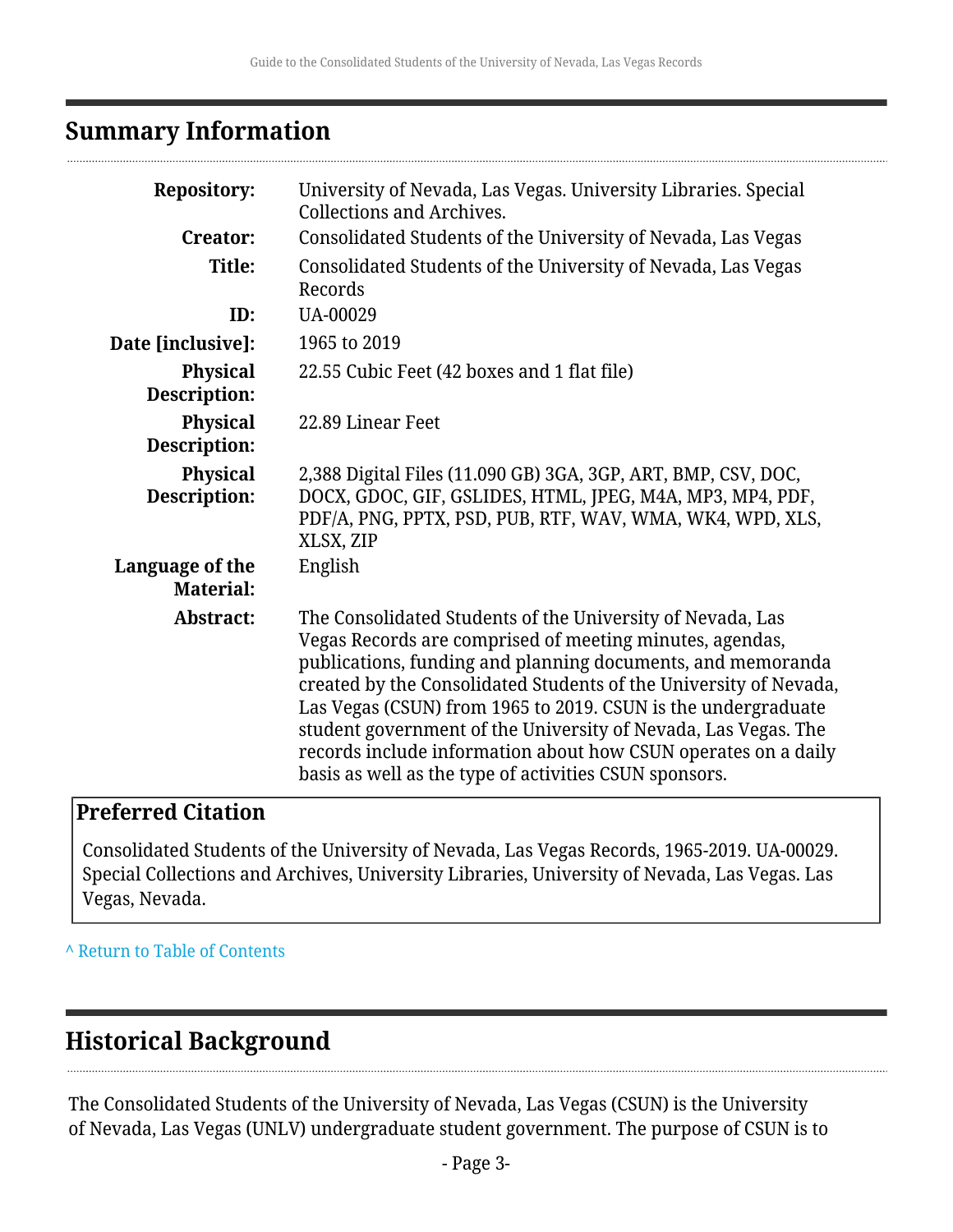"represent the voice of students, build a campus community, and to create a memorable college experience." CSUN is comprised of three branches: Executive, Legislative, and Judicial. The Executive Branch oversees all CSUN activities and is comprised of the Student Body President, Vice President, Senate President, Senate President Pro Tempore, and one appointed non-voting member. The Legislative Branch functions as CSUN's Senate. The Senate is comprised of twentyfive senators from all nine UNLV colleges. The Senate votes on various bills and funding proposals throughout the year. The Judicial Branch consists of nine justices who hear cases relating to CSUN activity and interprets CSUN's constitution and bylaws.

Source:

"About," *Consolidated Students of the University of Nevada, Las Vegas*, accessed October 30, 2017, https://www.unlv.edu/csun/about.

**^** [Return to Table of Contents](#page-1-0)

## <span id="page-3-0"></span>**Scope and Contents Note**

The Consolidated Students of the University of Nevada, Las Vegas Records are comprised of both physical and digital meeting minutes, agendas, publications, funding and planning documents, and memoranda created by the Consolidated Students of the University of Nevada, Las Vegas (CSUN) from 1965 to 2019. CSUN is the undergraduate student government of the University of Nevada, Las Vegas (UNLV). The records mainly provide information on how the three different branches (Executive, Legislative, and Judicial) of CSUN operate. The collection documents activities of defunct committees like the Organizations board and Services board. The records also document how CSUN interacts with, serves, and represents the students of UNLV through events, scholarships, elections, lobbying, and hearings. The records provide significant documentation of CSUN activities at UNLV and show how the student government of UNLV has grown since 1965.

**^** [Return to Table of Contents](#page-1-0)

## <span id="page-3-1"></span>**Arrangement**

These records are arranged into five series: Series I. Executive Branch, 1975-2016; Series II. Judicial Branch, 1989-2019; Series III. Legislative Branch, 1973-2017; Series IV. Publications, 1965-2010; Series V. Committee Meetings, 1982-2018.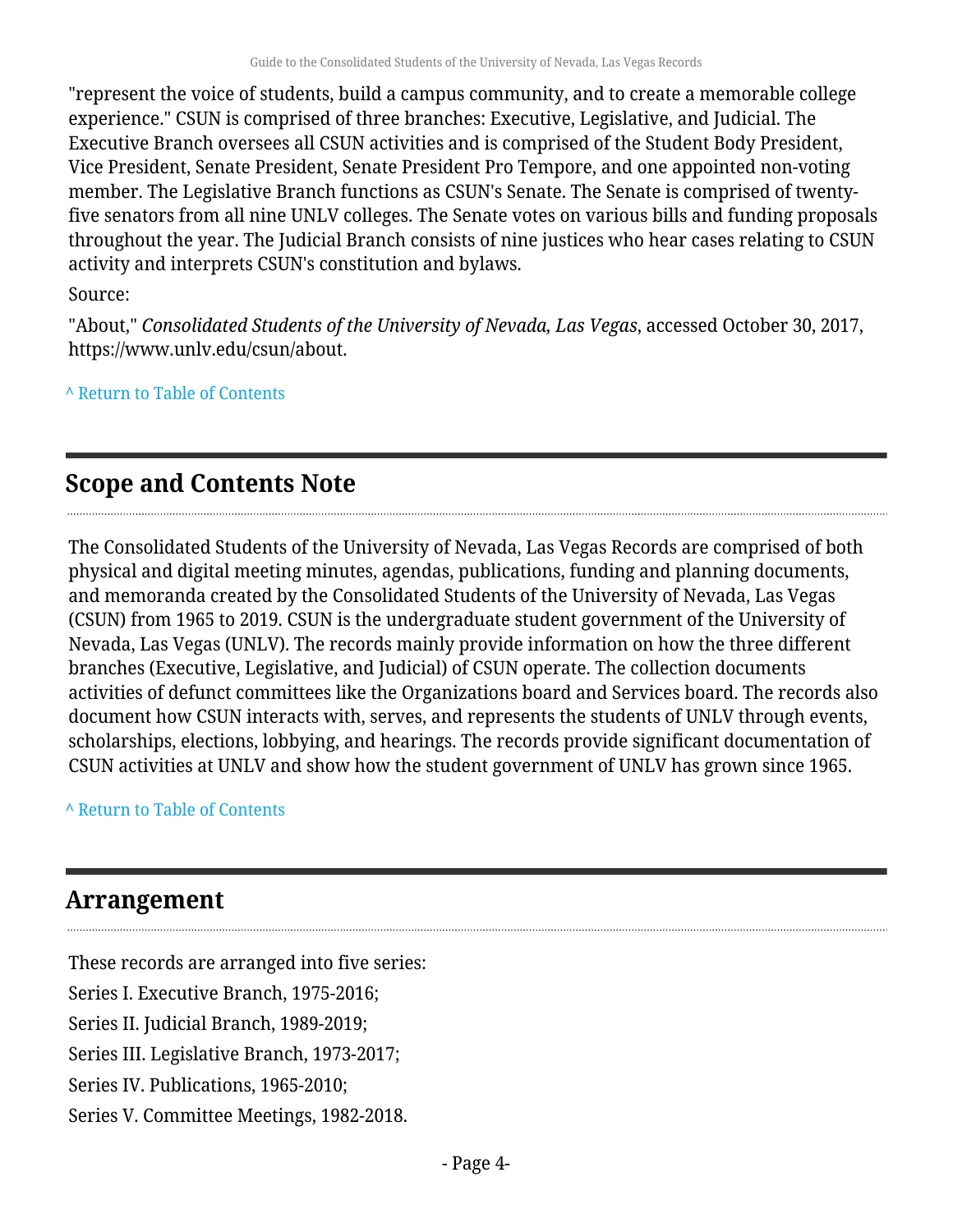#### **^** [Return to Table of Contents](#page-1-0)

## <span id="page-4-0"></span>**Administrative Information**

#### **Access Note**

The materials in this collection have not been fully processed and must be reviewed for protected information prior to access. Protected information includes: personally identifiable information, personal health information, student records, records regarding disciplinary procedures, records that compromise security or operations, legal communications, and legal work product. Requests for access must be made in advance to allow time for the materials to be reviewed. Please contact Special Collections and Archives for more information.

### **Publication Rights**

Materials in this collection may be protected by copyrights and other rights. See [Reproductions](http://www.library.unlv.edu/speccol/research_and_services/reproductions) [and Use](http://www.library.unlv.edu/speccol/research_and_services/reproductions) on the UNLV Special Collections and Archives website for more information about reproductions and permissions to publish.

#### **Acquisition Note**

Materials are periodically transferred to the University Archives by the Consolidated Students of the University of Nevada, Las Vegas; accession numbers: 2016-058, 2017-08, 2017-31, 2017-079, 2020-075, 2020-101, 2021-007, and 2021-147.

### **Additions**

Additions to these records are received annually.

### **Appraisal Note**

Tammi Kim performed minimal appraisal on the digital files and deleted the following types of files: temporary, corrupted, student coursework, duplicates, and personnel files.

### **Processing Note**

In 2017, Maggie Bukowski processed the collection and created the finding aid in ArchivesSpace. In 2020, Tammi Kim minimally processed the 2020 addition and updated the finding aid. Digital files were transferred from Google Drive and access files created. In 2021, Tammi Kim accessioned the 2021 additions and updated the finding aid. Digital files from the 2021 additions were accessioned and described but access files were not created at this time.

**^** [Return to Table of Contents](#page-1-0)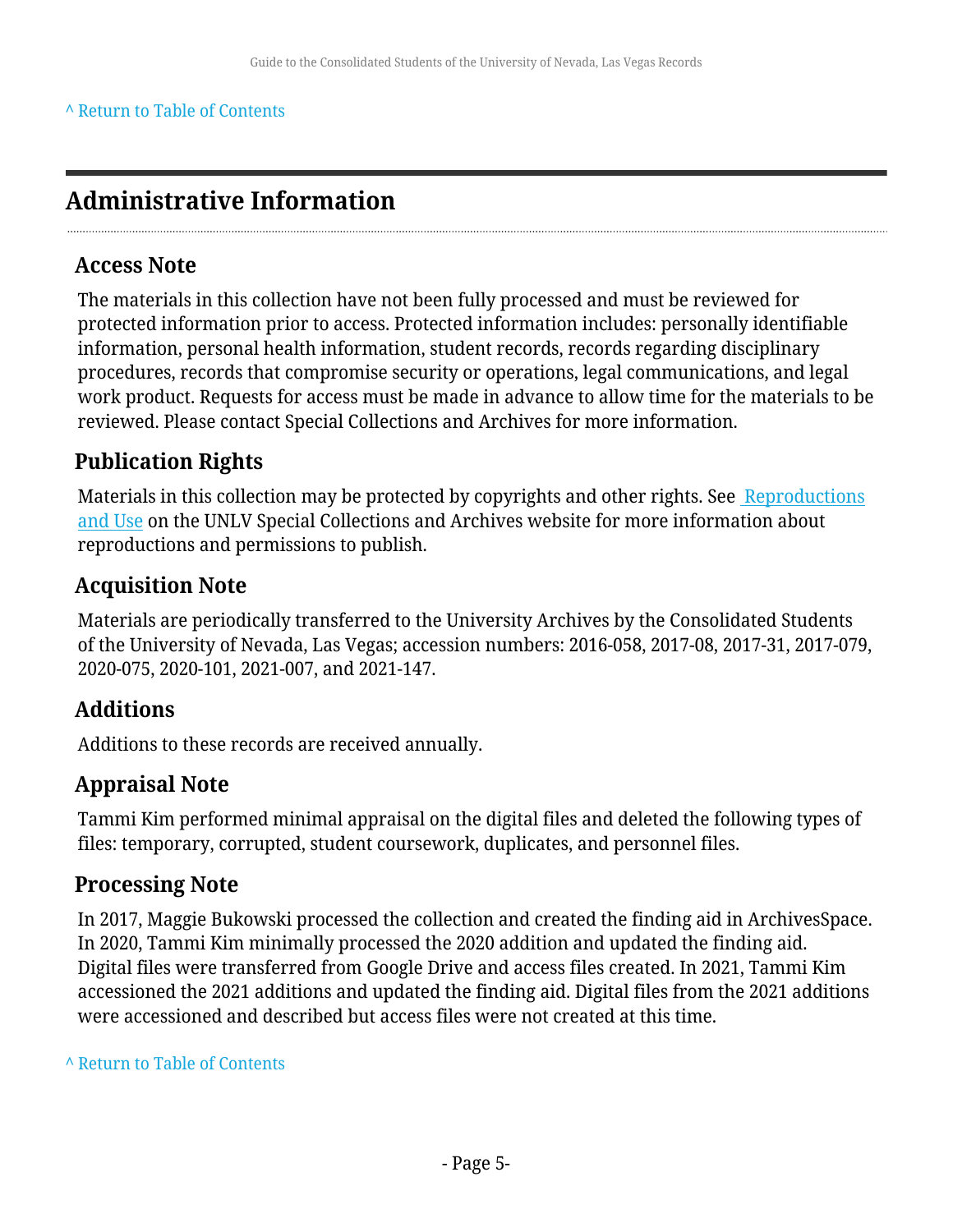## <span id="page-5-0"></span>**Names and Subjects**

- Student activities
- College student government -- Elections
- Higher education and state -- West (U.S.)
- University of Nevada, Las Vegas -- History

## <span id="page-5-1"></span>**Collection Inventory**

### <span id="page-5-2"></span>**I. Executive Branch, 1975 to 2017**

Physical Description: 4.65 Cubic Feet (8 boxes and 1 flat file )

Physical Description: 4.21 Linear Feet

Physical Description: 55 Digital Files (0.260 GB) M4A, MP3, MP4, PDF/A, WAV

Scope and Contents Note: The Executive Branch series contains memoranda, reports, meeting minutes, agendas, and election materials created by the Executive Branch of the Consolidated Students of the University of Nevada, Las Vegas (CSUN) from 1975 to 2017. The Executive Branch oversees all CSUN activities. The materials particularly highlight memoranda sent by Executive Branch members from 1975 to 1978.

Arrangement: The materials are arranged chronologically.

| <b>Title/Description</b>                                                                                                                                                 | <b>Containers</b>  |
|--------------------------------------------------------------------------------------------------------------------------------------------------------------------------|--------------------|
| Executive Branch memoranda, 1975-1977                                                                                                                                    | box 05             |
| Executive Branch memoranda, 1976-1978                                                                                                                                    | box 09             |
| Executive Branch memoranda, 1977-1978                                                                                                                                    | box 04             |
| Nevada Open Meeting Law manuals, Consolidated Students of the<br>University of Nevada, Las Vegas (CSUN) constitution, CSUN fee restructure<br>analysis report, 1991-2016 | box 07             |
| Executive board meeting minutes and agendas, 2001-2009                                                                                                                   | box 33             |
| Memoranda, statutes and bylaws, approved constitutional amendments,<br>President David B. Ashley evaluation, 2001-2010                                                   | box 06             |
| Executive Board meeting minutes and agendas, 2003-2006                                                                                                                   | box 34             |
| CSUN poster and Las Vegas Convention and Business Authority brochures<br>about Las Vegas Dome, 2004-2016                                                                 | flat file<br>39    |
| Elections rules, election meeting minutes, homecoming planning,<br>2007-2015                                                                                             | box 08             |
| Elections Commission and Executive Board agendas, minutes, and<br>meeting recordings, 2014 to 2017                                                                       | digital<br>file 00 |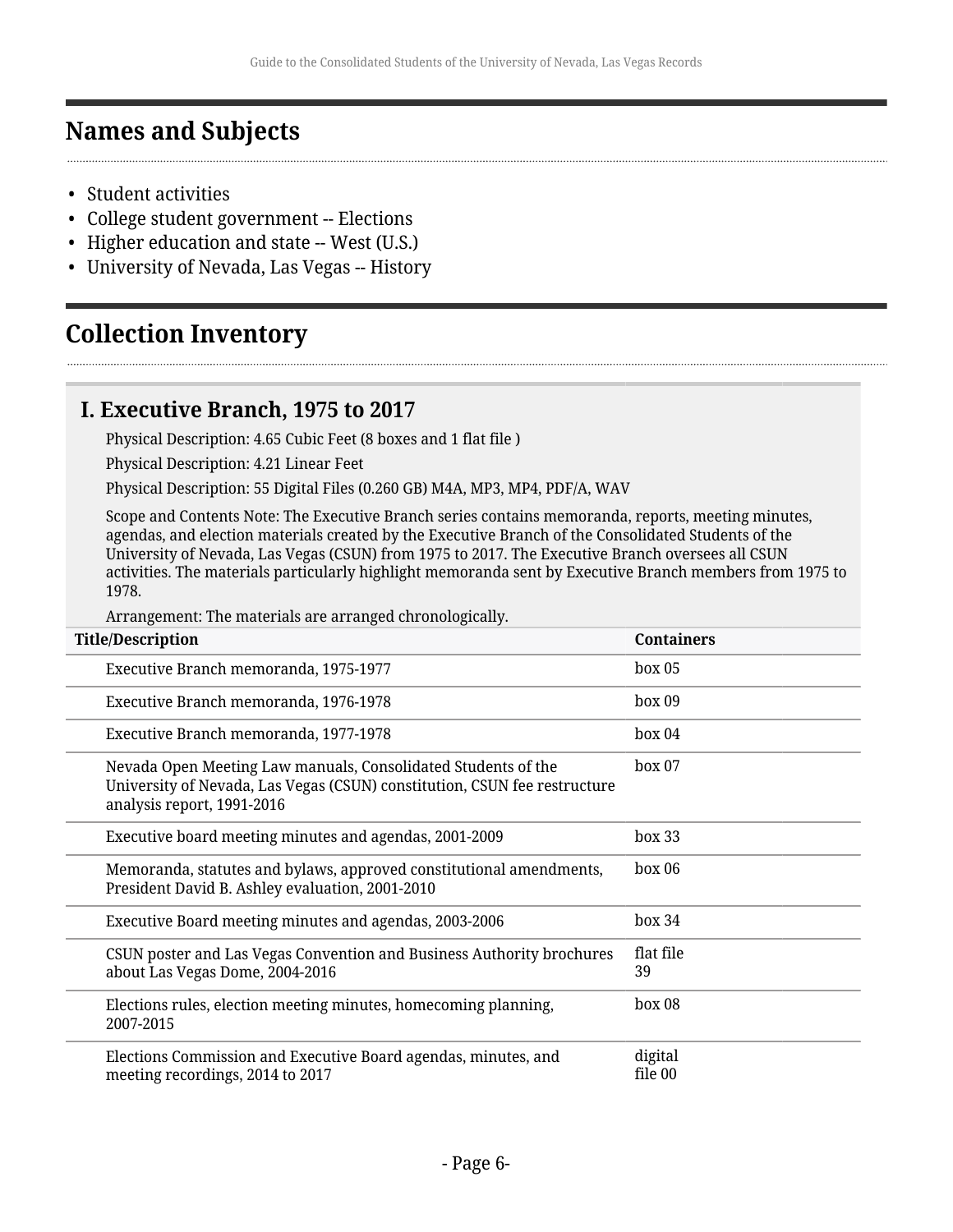| Physical Description: 55 Digital Files (0.260 GB) M4A, MP3, MP4, PDF/ |
|-----------------------------------------------------------------------|
| A, WAV                                                                |

| Executive Board meeting minutes, 2004 to 2006                                                                                                                                            | box 40             |
|------------------------------------------------------------------------------------------------------------------------------------------------------------------------------------------|--------------------|
| Executive Board meeting minutes, 2000 to 2006                                                                                                                                            | box 42             |
| Executive board meeting minutes, memoranda, and reports; CSUN<br>presidential speech; student organizations funding requests; homecoming<br>organizing information packets, 1995 to 2004 | digital<br>file 00 |
| Physical Description: 89 Digital Files (0.0038 GB) DOC, RTF, WPD, XLS                                                                                                                    |                    |

#### **^** [Return to Table of Contents](#page-1-0)

### <span id="page-6-0"></span>**II. Judicial Branch, 1989 to 2019**

Physical Description: 1.83 Cubic Feet (3 Boxes)

Physical Description: 1.65 Linear Feet

Physical Description: 142 Digital Files (0.170 GB) PDF/A

Scope and Contents Note: The Judicial Branch Series is comprised of submitted cases, majority opinions, and Judicial Council meeting minutes from 1989 to 2019 created by the Judicial Branch of the Consolidated Students of the University of Nevada, Las Vegas (CSUN). The Judicial Branch consists of nine justices and hears cases relating to CSUN activity and interprets the CSUN constitution and bylaws. The Judicial Branch Series highlights cases submitted to the Judicial Branch as well as majority opinions handed down.

Arrangement: The materials are arranged chronologically.

| <b>Title/Description</b>                                                                                                                                                                     | <b>Containers</b>  |
|----------------------------------------------------------------------------------------------------------------------------------------------------------------------------------------------|--------------------|
| Submitted cases, majority opinions, Judicial Council meeting minutes,<br>1989-2000                                                                                                           | box 01             |
| Submitted cases, majority opinions, Judicial Council meeting minutes,<br>1989-2015                                                                                                           | box 02             |
| Agendas, bylaws, ways and means committee minutes, 2001-2016                                                                                                                                 | box 03             |
| Judicial Council agendas and minutes; case law library; bylaws committee<br>agendas, minutes, and bylaws revisions, 2011 to 2019<br>Physical Description: 142 Digital Files (0.170 GB) PDF/A | digital<br>file 00 |
| Judicial Council-CSUN constitutional referendum election, 2013                                                                                                                               | $h$ ox 41          |

#### **^** [Return to Table of Contents](#page-1-0)

### <span id="page-6-1"></span>**III. Legislative Branch, 1973 to 2018**

Physical Description: 13.76 Cubic Feet (26 boxes)

Physical Description: 14.51 Linear Feet

Physical Description: 790 Digital Files (6.820 GB) 3GA, DOCX, JPG, M4A, MP3, MP4, PDF, PDF/A, PNG, PPTX, PSD, WAV, WMA, XLSX, ZIP

Scope and Contents Note: The Legislative Branch Series is comprised of Senate meeting minutes and agendas from 1973 to 2018 created by the Consolidated Students of the University of Las Vegas, Nevada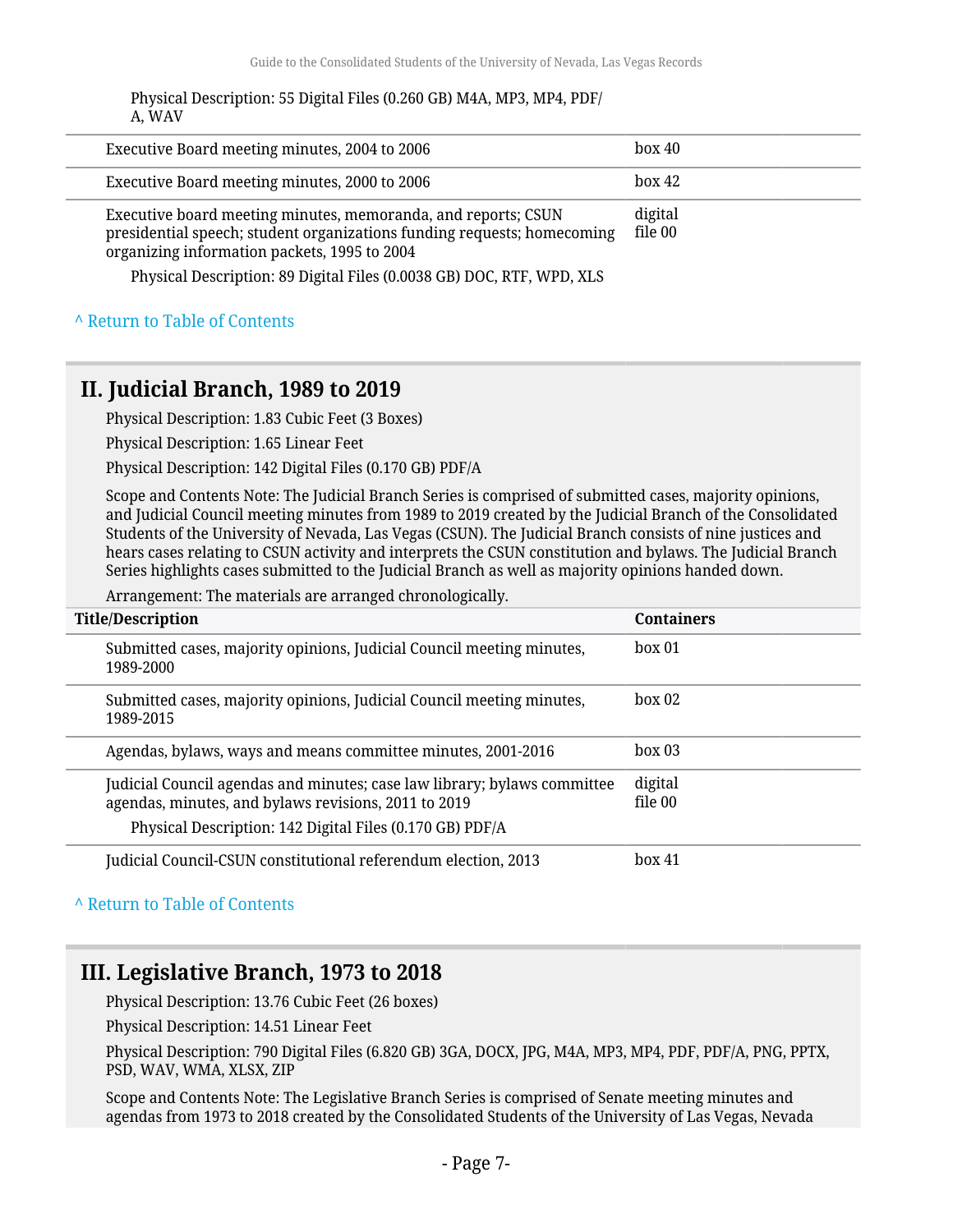(CSUN). The Legislative Branch houses the CSUN senate which is comprised of twenty-five senators from all nine of the University of Nevada, Las Vegas (UNLV) colleges.

| Arrangement: The materials are arranged chronologically. |  |
|----------------------------------------------------------|--|
|                                                          |  |

| <b>Title/Description</b>                                                        | <b>Containers</b> |
|---------------------------------------------------------------------------------|-------------------|
| Senate meeting minutes and agendas, 1973-1982                                   | box 13            |
| Senate meeting minutes sessions two through five, 1973-1977                     | box 14            |
| Senate meeting minute sessions six through seven, 1977-1979                     | box 15            |
| Senate meeting minutes and agendas, 1976-1978                                   | box 12            |
| Senate meeting minutes sessions eight through eleven, 1979-1981                 | box 16            |
| Senate meeting minute sessions twelve through thirteen, 1981-1983               | box 17            |
| Senate meeting minutes sessions fourteen through fifteen, 1983-1985             | box 18            |
| Senate meeting minutes sessions sixteen through eighteen, 1985-1988             | box 19            |
| Senate meeting minutes sessions nineteen through twenty, 1988-1990              | box 20            |
| Senate meeting minutes sessions twenty-one through twenty-two,<br>1990-1992     | box 21            |
| Senate meeting minutes sessions twenty-three through twenty-four,<br>1992-1994  | box 22            |
| Senate meeting minutes sessions twenty-five through twenty-six,<br>1994-1996    | box 23            |
| Senate meeting minutes sessions twenty-six through twenty-seven,<br>1996-1997   | box 24            |
| Senate meeting minutes sessions twenty-seven through twenty-eight,<br>1997-1998 | box 25            |
| Senate meeting minutes sessions twenty-eight through twenty-nine,<br>1998-1998  | box 26            |
| Senate meeting minutes sessions thirty through thirty-one, 1999-2001            | box 27            |
| Senate meeting minute sessions thirty-one through thirty-two, 2001-2003         | box 28            |
| Senate meeting minutes sessions thirty-two through thirty-three,<br>2001-2003   | box 29            |
| Senate meeting minutes sessions thirty-three through thirty-four,<br>2003-2004  | box 30            |
| Senate meeting minutes session thirty-four, 2003-2004                           | box 31            |
| Senate meeting minutes sessions thirty-four through thirty-six, 2004-2006       | box 32            |
| Senate meeting minutes thirty-seven through thirty-eight, 2006-2008             | box 33            |
| Audio recordings of Senate meetings, 1990s                                      | box 35            |
| Audio recordings of Senate meetings, 1980s-1990s                                | box 36            |
| Audio recordings of Senate meetings, 2000s                                      | box 37            |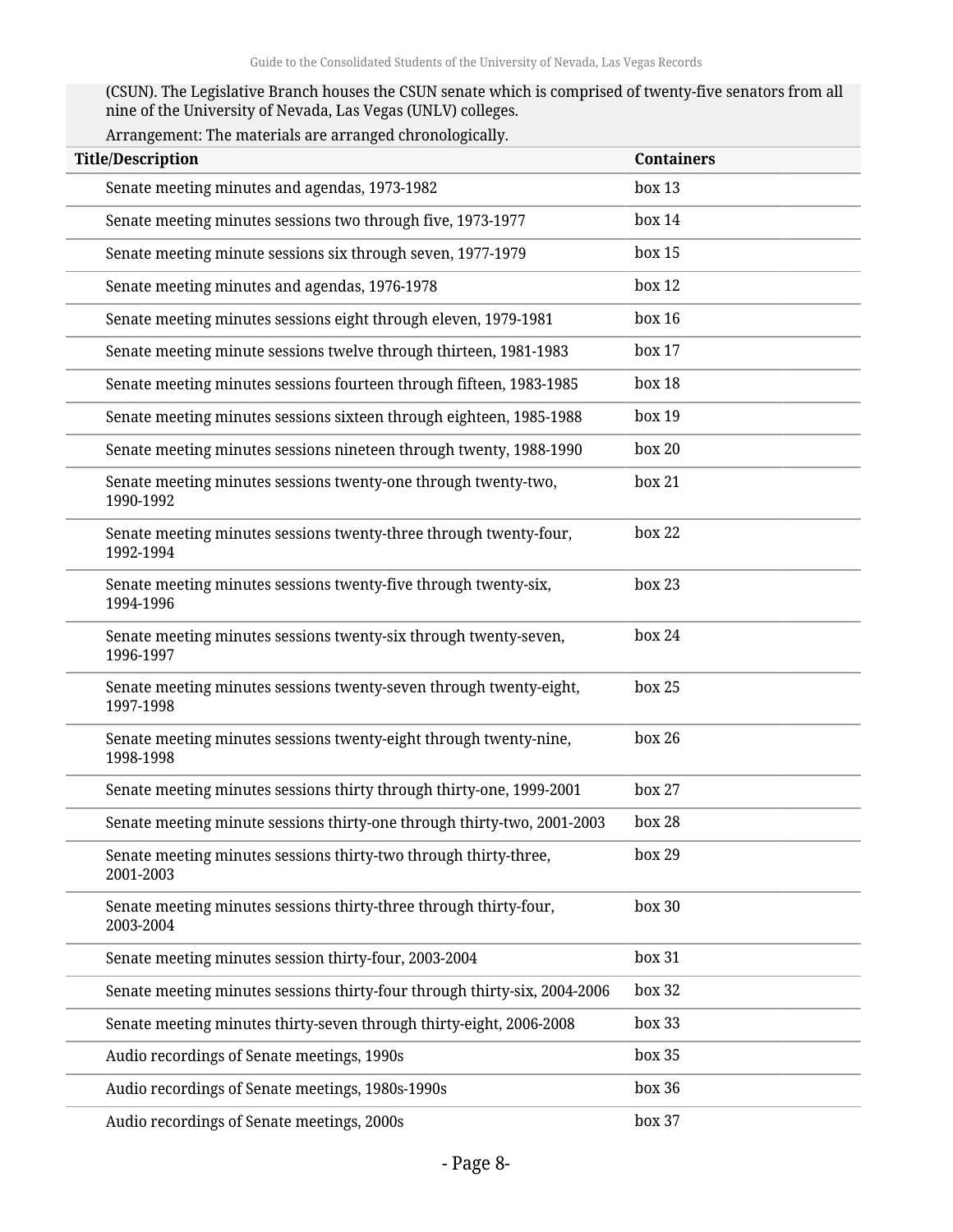<span id="page-8-0"></span>

| Audio recordings of Senate meetings, 2000s                                                                                                                                                                             | box 38             |
|------------------------------------------------------------------------------------------------------------------------------------------------------------------------------------------------------------------------|--------------------|
| Senate and committee agendas, minutes, and meeting recordings, 2011 to<br>2018                                                                                                                                         | digital<br>file 00 |
| Physical Description: 790 Digital Files (6.820 GB) 3GA, M4A, MP3, MP4,<br>PDF/A, WAV, WMA                                                                                                                              |                    |
| Senate meeting minutes, 2003 to 2004                                                                                                                                                                                   | box 40             |
| A Return to Table of Contents                                                                                                                                                                                          |                    |
| IV. Publications, 1965-2010                                                                                                                                                                                            |                    |
| Physical Description: 0.60 Cubic Feet (2 boxes)                                                                                                                                                                        |                    |
| Physical Description: 0.63 Linear Feet                                                                                                                                                                                 |                    |
| Physical Description: 24 Digital Files (0.0030 GB) JPEG, PDF/A                                                                                                                                                         |                    |
| Scope and Contents Note: The Publication series contains various publications the Consolidated Students of<br>the University of Nevada, Las Vegas (CSUN) supported. Also included are financial and budgetary reports. |                    |
| Arrangement: The materials are arranged chronologically.                                                                                                                                                               |                    |
| <b>Title/Description</b>                                                                                                                                                                                               | <b>Containers</b>  |
| CSUN publications including Nevada Southern University Free Press,<br>Vagus Nerve, and budget and financial reports, 1965-2010                                                                                         | box 11             |
| CSUN publications including Calliope, CSUN Connection, Factor E, Matrix,<br>and Vagus Nerve, 1976-2007                                                                                                                 | box 10             |
| Vagus Nerve submissions, 2009-2010                                                                                                                                                                                     | digital            |
| Physical Description: 24 Digital Files (0.00299 GB) JPEG, PDF/A                                                                                                                                                        | file 00            |
| Vagus Nerve issue 3; Rebel Radio bylaws, operating policies, and contract<br>form, 2001 to 2004                                                                                                                        | digital<br>file 00 |
| Physical Description: 7 Digital Files (0.0035 GB) DOC, PDF                                                                                                                                                             |                    |
| CSUN and Rebel Yell budget invoices and reports, student fee waivers,<br>1997 to 2003                                                                                                                                  | digital<br>file 00 |
| Physical Description: 90 Digital Files (0.0034 GB) DOC, WK4, XLS                                                                                                                                                       |                    |

#### **^** [Return to Table of Contents](#page-1-0)

#### <span id="page-8-1"></span>**V. Committee Meetings, 1982 to 2018**

Physical Description: 1.72 Cubic Feet (4 boxes)

Physical Description: 1.87 Linear Feet

Physical Description: 1,376 Digital Files (3.835 GB) ART, BMP, CSV, DOC, DOCX, GDOC, GIF, GSLIDES, HTML, JPG, M4A, MP3, PDF, PNG, PSD, PPTX, PUB, RTF, WPD, WK4, XLS, XLSX, ZIP

Scope and Contents Note: The Committee Meetings series (1982-2018) primarily contains meeting minutes, memoranda, and reports for different committees within CSUN including Constitution and Bylaws, Elections board, Health and Safety, Oversight, Scholarship and Grants, University Advocacy, and Ways and Means. This series also includes committee records for other groups that were previously part of CSUN including